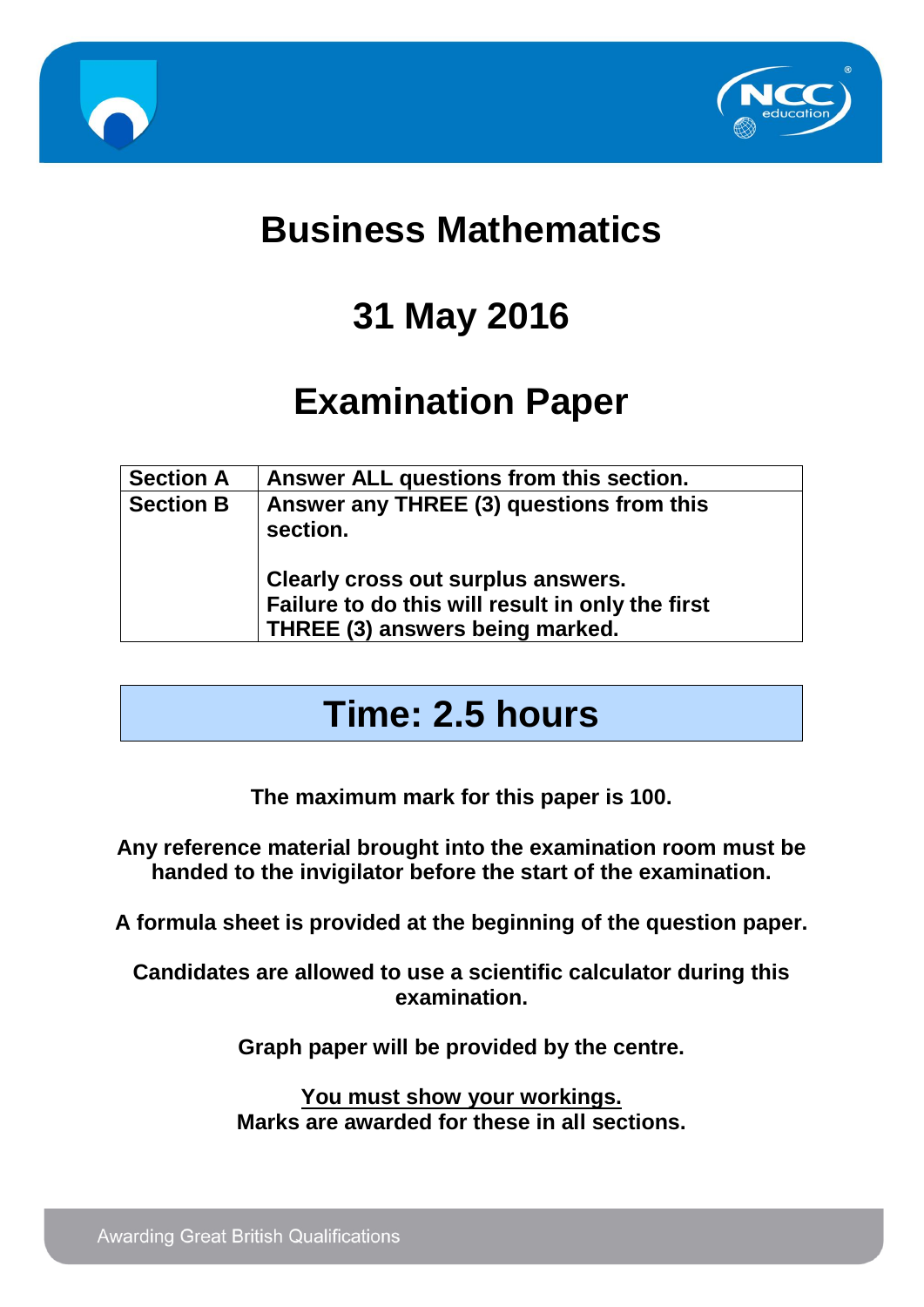#### **1. Solution of quadratic equations**

$$
x = \frac{-b \pm \sqrt{b^2 - 4ac}}{2a}
$$

#### **2. Measures of location**

*Population mean*

Ungrouped data:

$$
\mu = \frac{\sum x}{N}
$$

Ungrouped frequency table:

$$
\mu = \frac{\sum fx}{N} = \frac{\sum fx}{\sum f}
$$

Grouped frequency table:  $\Sigma$ fm  $\Sigma$ fm

$$
\mu = \frac{\sum f}{N} = \frac{\sum f}{\sum f}
$$

*Sample mean*

Ungrouped data:  $\bar{x} =$  $\sum x$  $\boldsymbol{n}$ 

Ungrouped frequency table:  $\bar{x} =$  $\sum fx$  $\boldsymbol{n}$ =  $\sum fx$ ∑f

Grouped frequency table:

$$
\bar{x} = \frac{\sum fm}{n} = \frac{\sum fm}{\sum f}
$$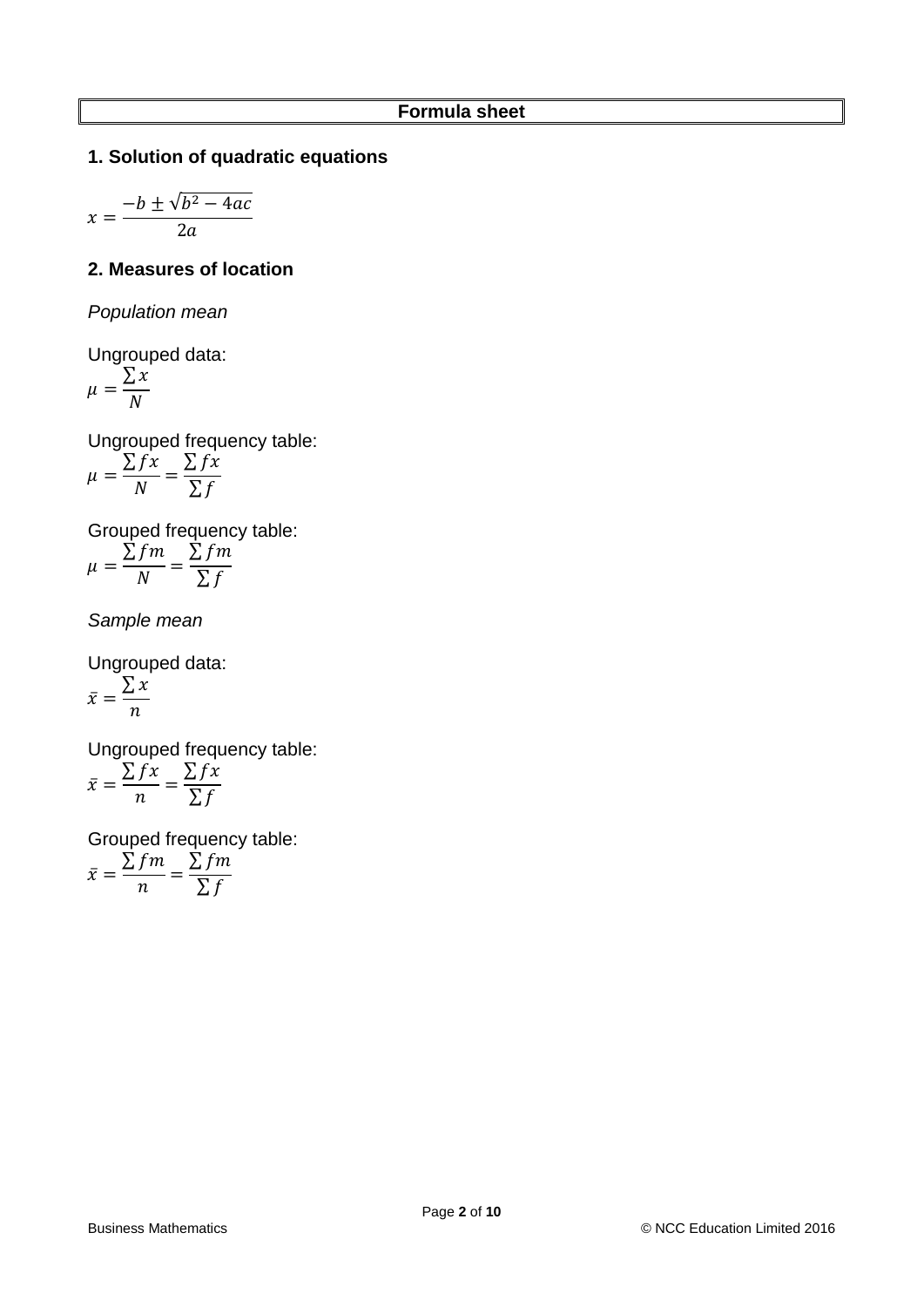#### **3. Measures of dispersion**

*Population variance*

Ungrouped data:

$$
\sigma^2 = \frac{\sum (x - \mu)^2}{N}
$$

*Population standard deviation*

Ungrouped data:

$$
\sigma = \sqrt{\frac{1}{N} \Big[ \sum (x - \mu)^2 \Big] } = \sqrt{\frac{1}{N} \Big[ \sum x^2 - \frac{(\sum x)^2}{N} \Big]}
$$

Ungrouped frequency table:

$$
\sigma = \sqrt{\frac{1}{N} \left[ \sum f(x - \mu)^2 \right]} = \sqrt{\frac{1}{\sum f} \left[ \sum fx^2 - \frac{(\sum fx)^2}{\sum f} \right]}
$$

Grouped frequency table:

$$
\sigma = \sqrt{\frac{1}{N} \Big[ \sum f(m - \mu)^2 \Big]} = \sqrt{\frac{1}{(\sum f)} \Big[ \sum fm^2 - \frac{(\sum fm)^2}{\sum f} \Big]}
$$

*Sample variance*

Ungrouped data:  $s^2 = \frac{\sum (x - \bar{x})^2}{1}$  $n-1$ 

*Sample standard deviation*

Ungrouped data:

$$
s = \sqrt{\frac{1}{n-1} \Big[ \sum (x - \bar{x})^2 \Big] } = \sqrt{\frac{1}{n-1} \Big[ \sum x^2 - \frac{(\sum x)^2}{n} \Big]}
$$

Ungrouped frequency table:

$$
s = \sqrt{\frac{1}{n-1} \Big[ \sum f(x - \bar{x})^2 \Big]} = \sqrt{\frac{1}{(\sum f)^2 - 1} \Big[ \sum f(x^2 - \frac{(\sum fx)^2}{(\sum f)} \Big]}
$$

Grouped frequency table:

$$
s = \sqrt{\frac{1}{n-1} \left[ \sum f(m - \bar{x})^2 \right]} = \sqrt{\frac{1}{(\sum f)^2 - 1} \left[ \sum fm^2 - \frac{(\sum fm)^2}{\sum f} \right]}
$$

#### **4***.* **Exponential forecasting**

 $F_{t+1} = F_t + \alpha (x_2 - F_t)$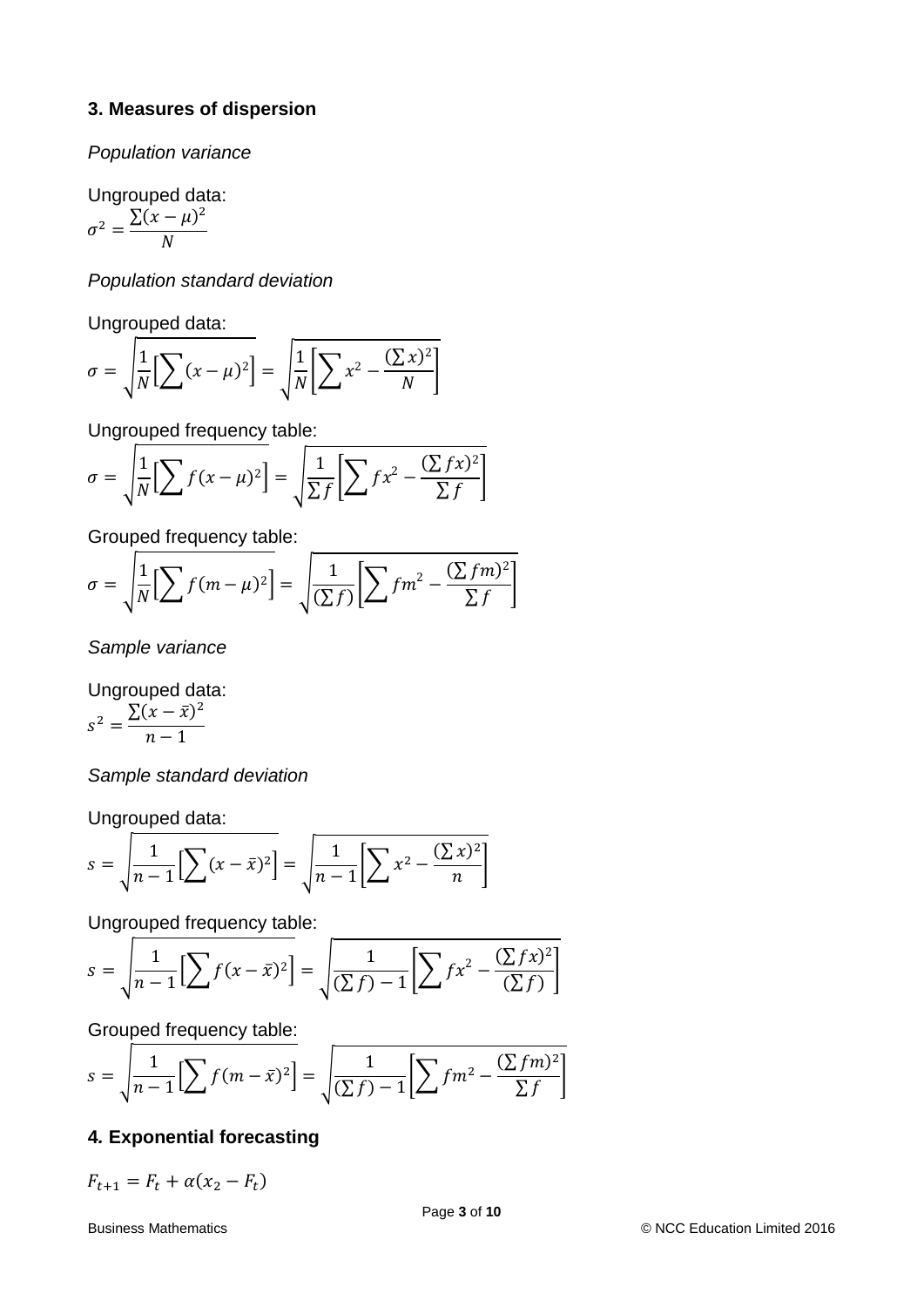| <b>Section A</b>                                                                                                      |              |
|-----------------------------------------------------------------------------------------------------------------------|--------------|
| Answer ALL questions from this section                                                                                |              |
| <b>Question 1</b>                                                                                                     | <b>Marks</b> |
|                                                                                                                       |              |
| Express 3204 in standard form.                                                                                        | 1            |
| <b>Question 2</b>                                                                                                     |              |
| Calculate 7% of 485.                                                                                                  | 1            |
| <b>Question 3</b>                                                                                                     |              |
| Round 93452 to three significant figures.                                                                             | 1            |
| <b>Question 4</b>                                                                                                     |              |
| Calculate:<br>$-3(2+6)$                                                                                               | 1            |
| <b>Question 5</b>                                                                                                     |              |
| The number of passengers on a train is recorded. Is this data continuous or discrete?                                 | 1            |
| <b>Question 6</b>                                                                                                     |              |
| What fraction of a week is two days?                                                                                  | 1            |
| <b>Question 7</b>                                                                                                     |              |
| Expand:<br>$7x(2x-3)$                                                                                                 | 1            |
| <b>Question 8</b>                                                                                                     |              |
| The probability that it will rain on Wednesday is 0.7. What is the probability that it will<br>not rain on Wednesday? | 1            |
| <b>Question 9</b>                                                                                                     |              |

| Simplify:                      |  |
|--------------------------------|--|
| $m^4 \times m^3 \times m^{-1}$ |  |

**1**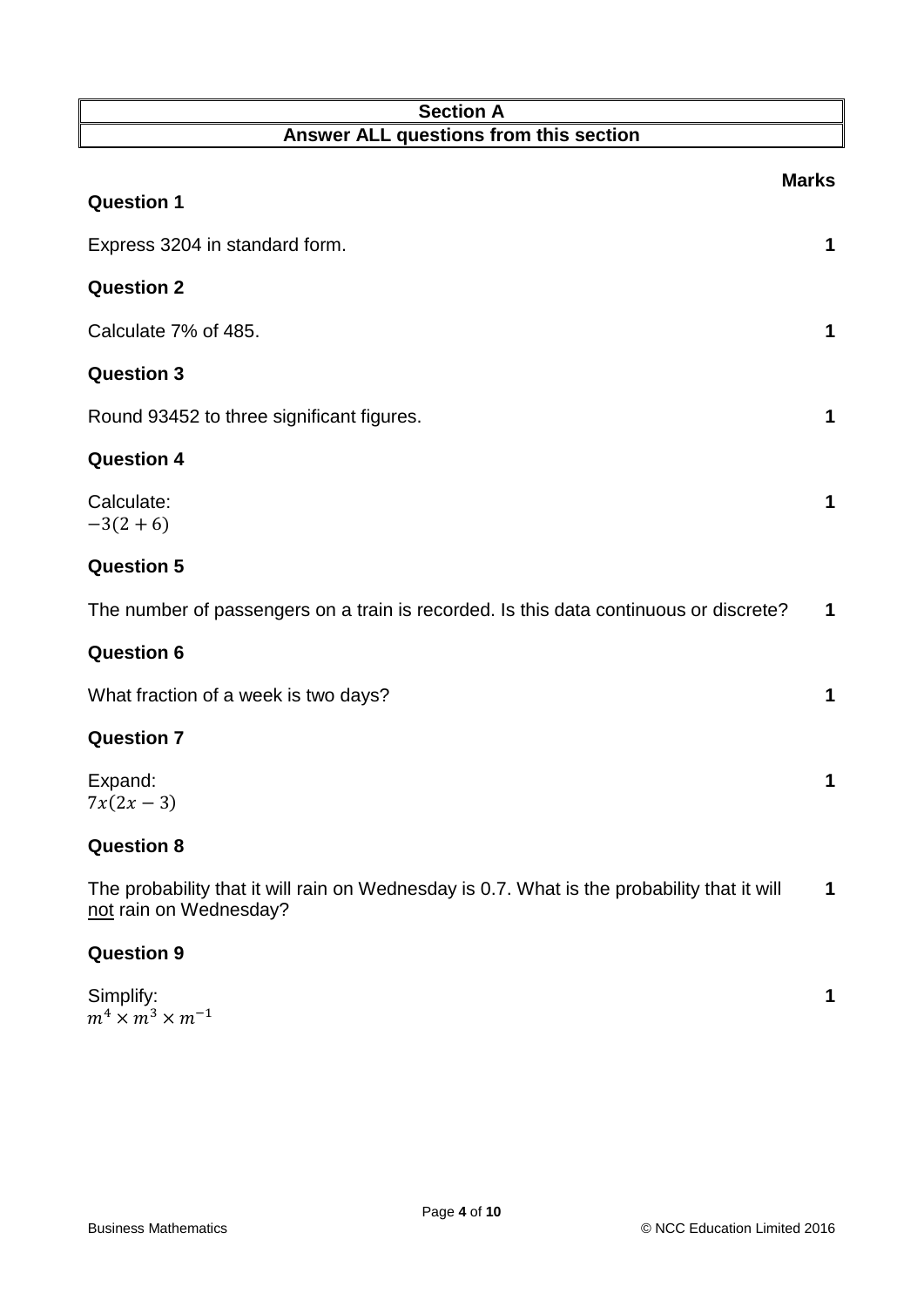| <b>Question 10</b>                                                                                                                                                                                                                         |   |
|--------------------------------------------------------------------------------------------------------------------------------------------------------------------------------------------------------------------------------------------|---|
| Find:<br>$\frac{2}{5} + \frac{1}{4}$                                                                                                                                                                                                       | 1 |
| <b>Question 11</b>                                                                                                                                                                                                                         |   |
| Calculate the first three 4-point moving averages for the following data:<br>23 37 29 24 31 39                                                                                                                                             | 3 |
| <b>Question 12</b>                                                                                                                                                                                                                         |   |
| A savings account offers interest at a rate of 3.5% compounded annually. If Richard<br>opens an account with \$100 and leaves it for 9 years, how much will he have at the<br>end of 9 years? Give your answer to the nearest dollar (\$). | 3 |
| <b>Question 13</b>                                                                                                                                                                                                                         |   |
| Solve the following equation:<br>$4(x+3) = 8x-8$                                                                                                                                                                                           | 3 |
| <b>Question 14</b>                                                                                                                                                                                                                         |   |
| Calculate the mean, median and mode of the following data set:<br>11 13 14 14 14 15 15 19 19 20 21<br>11                                                                                                                                   | 3 |
| <b>Question 15</b>                                                                                                                                                                                                                         |   |
| Solve these simultaneous equations algebraically.<br>$3x - 2y = 12$<br>$x + 4y = 18$                                                                                                                                                       | 3 |
| <b>Question 16</b>                                                                                                                                                                                                                         |   |
| Find:<br>$\frac{1}{2} \div \frac{2}{5} - \frac{2}{3} \times \frac{3}{4}$                                                                                                                                                                   | 3 |
| <b>Question 17</b>                                                                                                                                                                                                                         |   |

A box contains 36 pens. ¼ of the pens are blue and the rest are black. 24 of the pens have lids. If one pen is selected at random from the box, what is the probability that it will be black and have a lid? **3**

**Marks**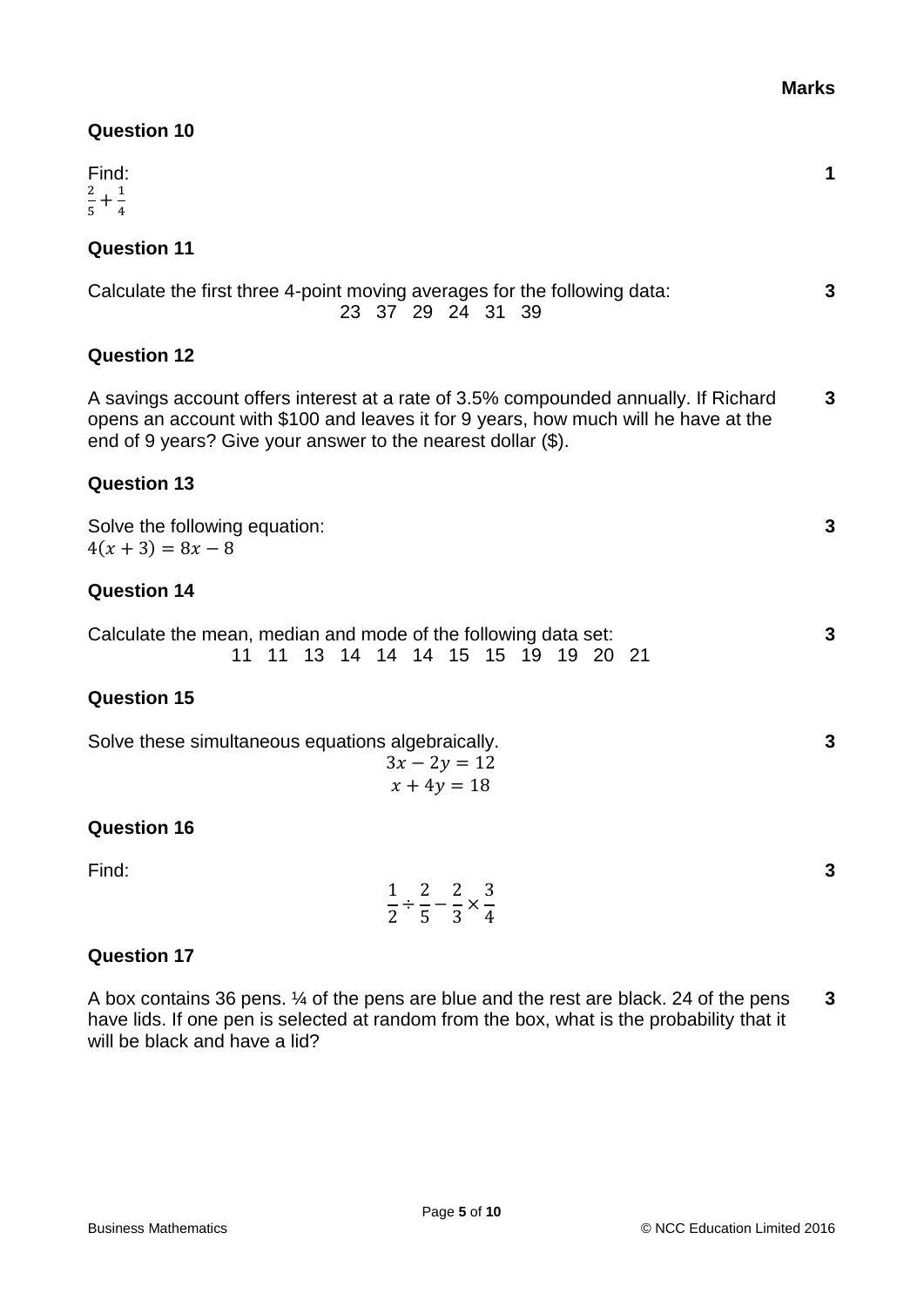#### **Marks**

**3**

#### **Question 18**

The price of a train ticket increases by 15% The new price of a train ticket is £7.59 What was the price of the train ticket before the increase?

#### **Question 19**

Find the equation of the line perpendicular to the line  $y = 2x + 3$  that passes through the point (4, 7). **3**

#### **Question 20**

Divide 240 into the ratio 3:2:1 **3** 

**Total 40 Marks**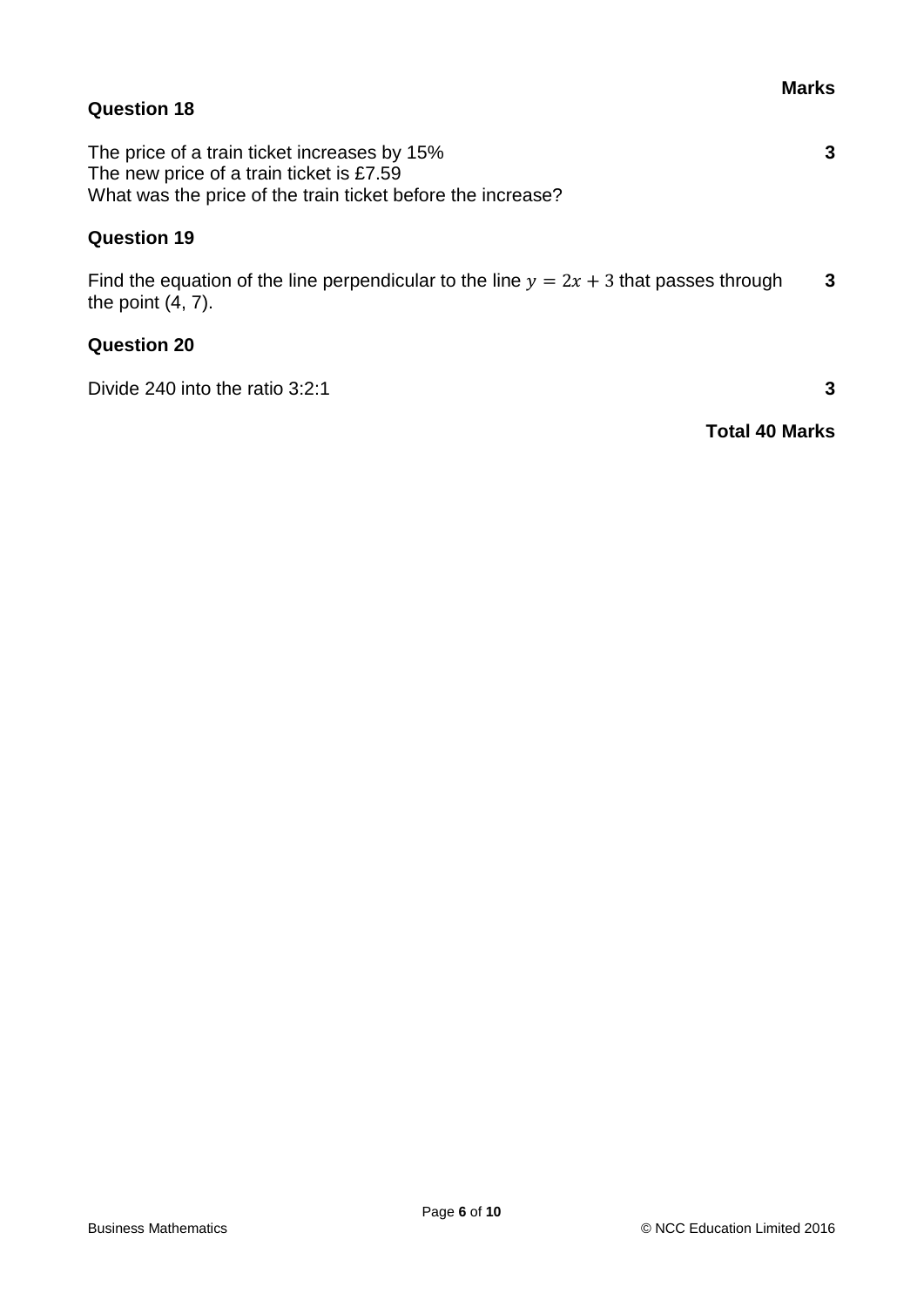#### **Section B Answer any THREE (3) questions from this section Marks**

#### **Question 21**

- **a)** There are 16 female students and 12 male students in a science class. What is the ratio of females to males? Write your answer in its simplest form. **1**
- **b)** A recipe for 20 biscuits requires 200g of flour. How much flour would you need to make 36 biscuits? **2**
- **c)** A bakery sells three varieties of biscuits: lemon, raisin and chocolate. On a particular day the bakery sells 72 biscuits in the ratio 1:2:5

|  | What fraction of total sales are the chocolate biscuits? |  |
|--|----------------------------------------------------------|--|
|--|----------------------------------------------------------|--|

- ii) How many chocolate biscuits were sold? **1**
- iii) If the bakery makes 25p profit on each raisin biscuit sold, how much profit did the bakery make on the raisin biscuits? **3**
- iv) The next day, the three types of biscuit are sold in the same ratio, i.e. 1:2:5 but on this particular day, 22 raisin biscuits are sold. How many biscuits are sold altogether? **2**
- **d)** A survey recorded the time a group of students spent watching television one evening. Complete the table below and use this information to draw a histogram of the data. **7**

| Time t (minutes)  | Frequency | <b>Frequency density</b> |
|-------------------|-----------|--------------------------|
| $0 \le t < 20$    | 25        |                          |
| $20 \le t < 45$   | 45        |                          |
| $45 \le t < 75$   | 75        |                          |
| $75 \le t < 120$  | 54        |                          |
| $120 \le t < 150$ | 15        |                          |
| $150 \le t < 200$ |           |                          |

**e)** A survey of 90 people asked which supermarket they preferred. The results are shown in the table below: **3**

| Supermarket | P |        |          |  |
|-------------|---|--------|----------|--|
| Frequency   | - | ״<br>∼ | ^¬<br>J. |  |

A pie chart of the data is drawn to illustrate the results. Calculate the angle of the sector for Supermarket A, Supermarket C and Supermarket D.

#### **Total 20 Marks**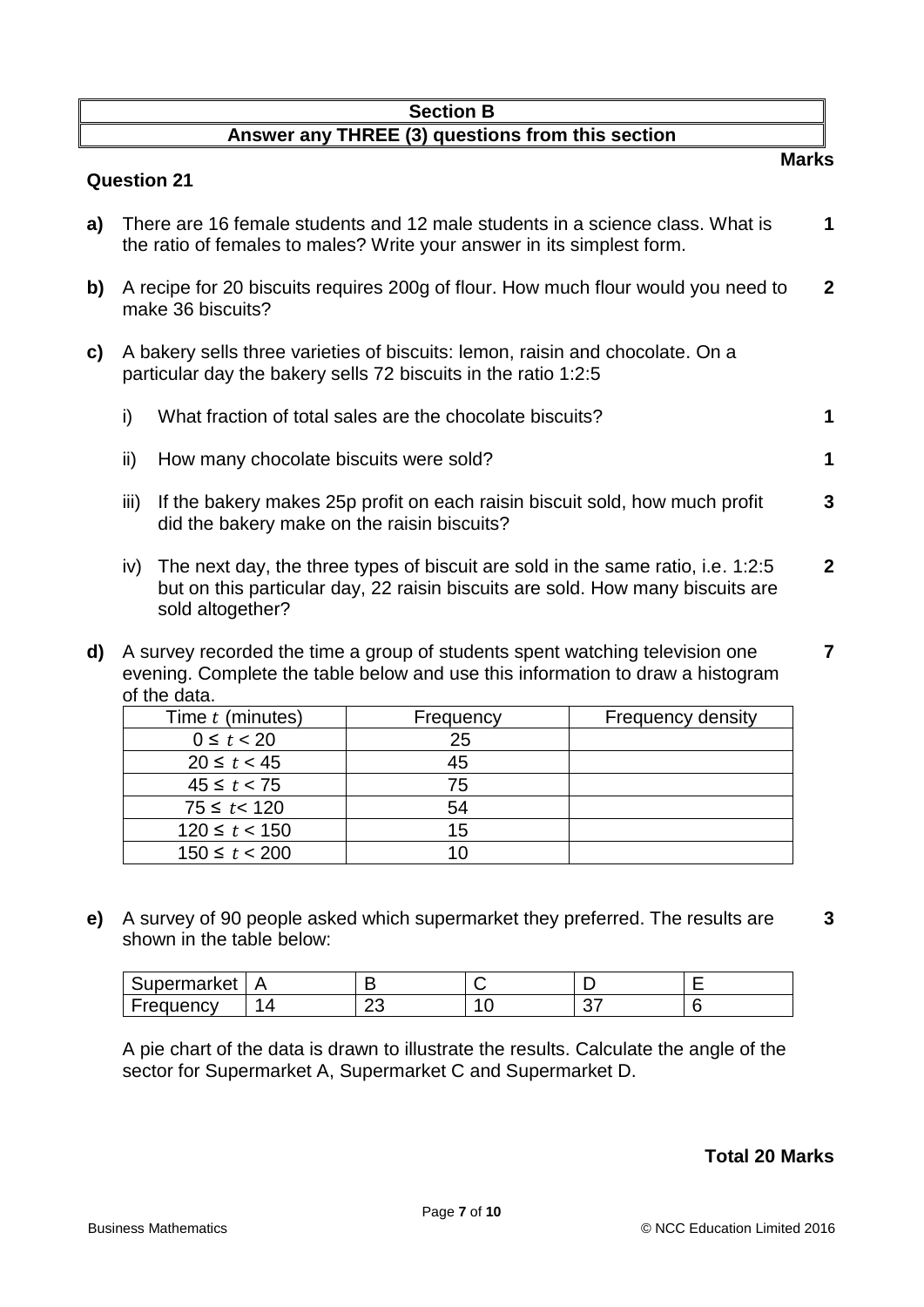#### **Question 22**

|    |                | selected.                                                                                          |              |
|----|----------------|----------------------------------------------------------------------------------------------------|--------------|
|    | i)             | List all the possible pairs selected.                                                              | 3            |
|    | ii)            | What is the probability that both of them will have the same first letter in their<br>name?        | 1            |
|    | $\mathbf{III}$ | What is the probability that both of them will have a different first letter in<br>their name?     | 1            |
| b) |                | A fair, five sided spinner numbered 1 to 5 is rolled.                                              |              |
|    | i)             | What is the probability that the spinner will land on a 5?                                         | 1            |
|    | ii)            | What is the probability that the spinner will land on a 4 or a 5?                                  | $\mathbf{2}$ |
| c) |                | Joe tosses a coin. The coin is biased so that the probability of landing on tails is $\frac{3}{5}$ |              |
|    | i)             | What is the probability of the coin landing on heads?                                              | 1            |
|    | ii)            | The coin is tossed twice. What is the probability that the coin will land on tails<br>twice?       | $\mathbf{2}$ |
|    |                |                                                                                                    |              |

**a)** Ibrahim, Ingrid, Sarah and John apply for two job vacancies. Two people are

**d)** A café records the number of customers over a two week period. The café is closed on a Sunday. The results are shown in the table below:

|              |    | Week 1 |    |    |     |     |    |    |   | Week 2 |    |     |
|--------------|----|--------|----|----|-----|-----|----|----|---|--------|----|-----|
| Dav          | M  |        | W  |    |     |     | M  |    | W |        |    |     |
| Number<br>OI | 85 | 81     | 76 | 98 | 112 | 123 | 86 | 70 | ν | 90     | 99 | 113 |
| customers    |    |        |    |    |     |     |    |    |   |        |    |     |

Draw a time series graph for the data.

#### **Total 20 Marks**

**9**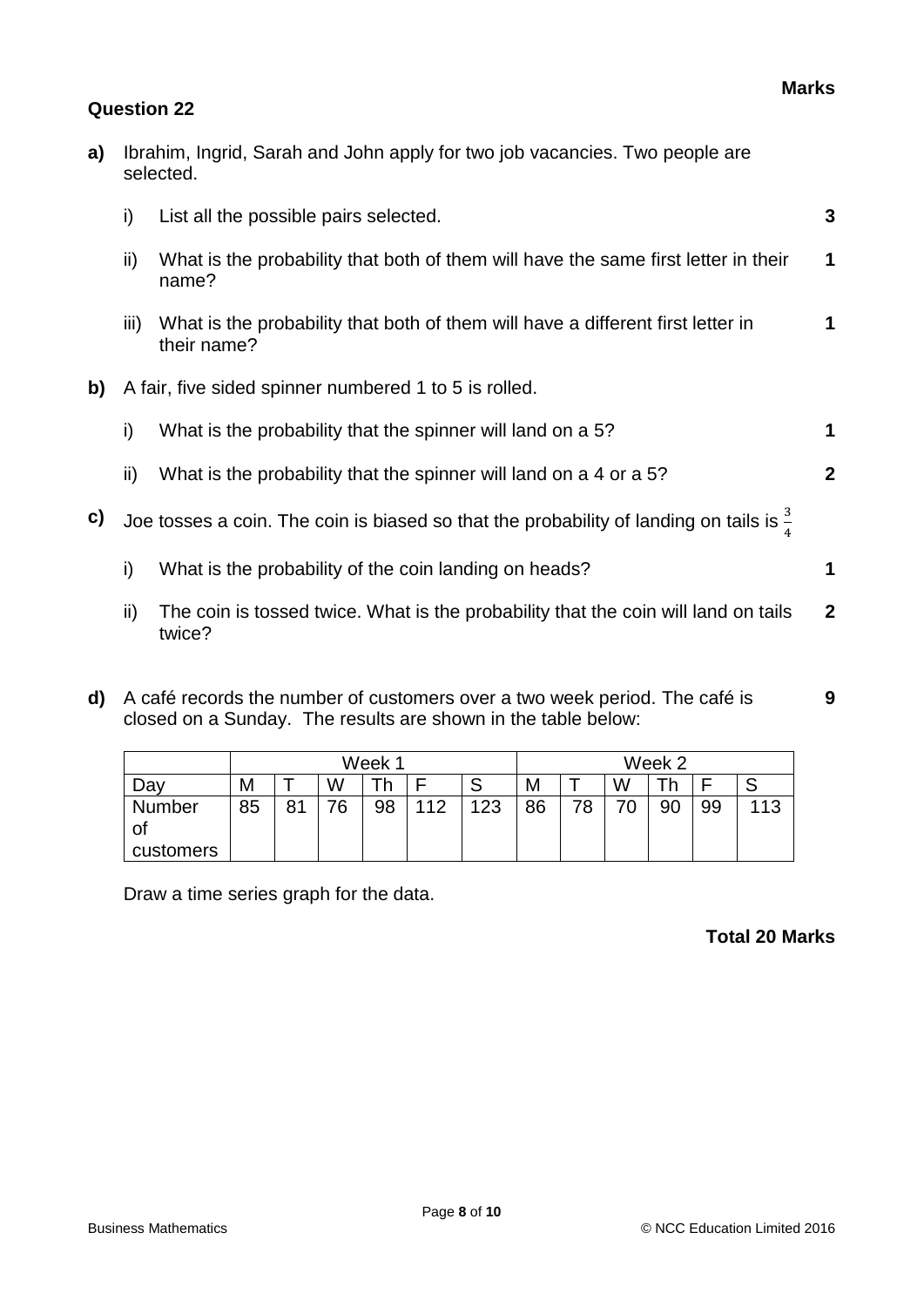#### **Question 23**

- **a)** Consider the TWO (2) graphs  $y = 4x + 1$  and  $y = 6x \frac{1}{2}$ 2
	- i) Which of the TWO (2) graphs will be the steepest? **1**
	- ii) Complete the following table of values for the graphs  $y = 4x + 1$  and  $y =$  $6x - \frac{1}{2}$ 2 **6**

| $\overline{ }$<br>$\gamma = -$<br> |  |  |  |
|------------------------------------|--|--|--|

|                        | <u>—</u> ? |  |     |  |
|------------------------|------------|--|-----|--|
| $y = 6x - \frac{1}{x}$ | ں کے ا     |  | ວ.ວ |  |

iii) Draw accurate graphs for both equations and set of values above using the graph paper. **7**

Use the graphs to solve graphically the simultaneous equations  $y = 4x + 1$ and  $y = 6x - \frac{1}{3}$ 2

- **b)** A box contains seven black pens and six green pens. Two pens are selected at random from the box without replacement.
	- i) Draw a tree diagram to show all the possible outcomes. **4**
	- ii) Calculate the probability that both pens selected are green. **2**

#### **Total 20 Marks**